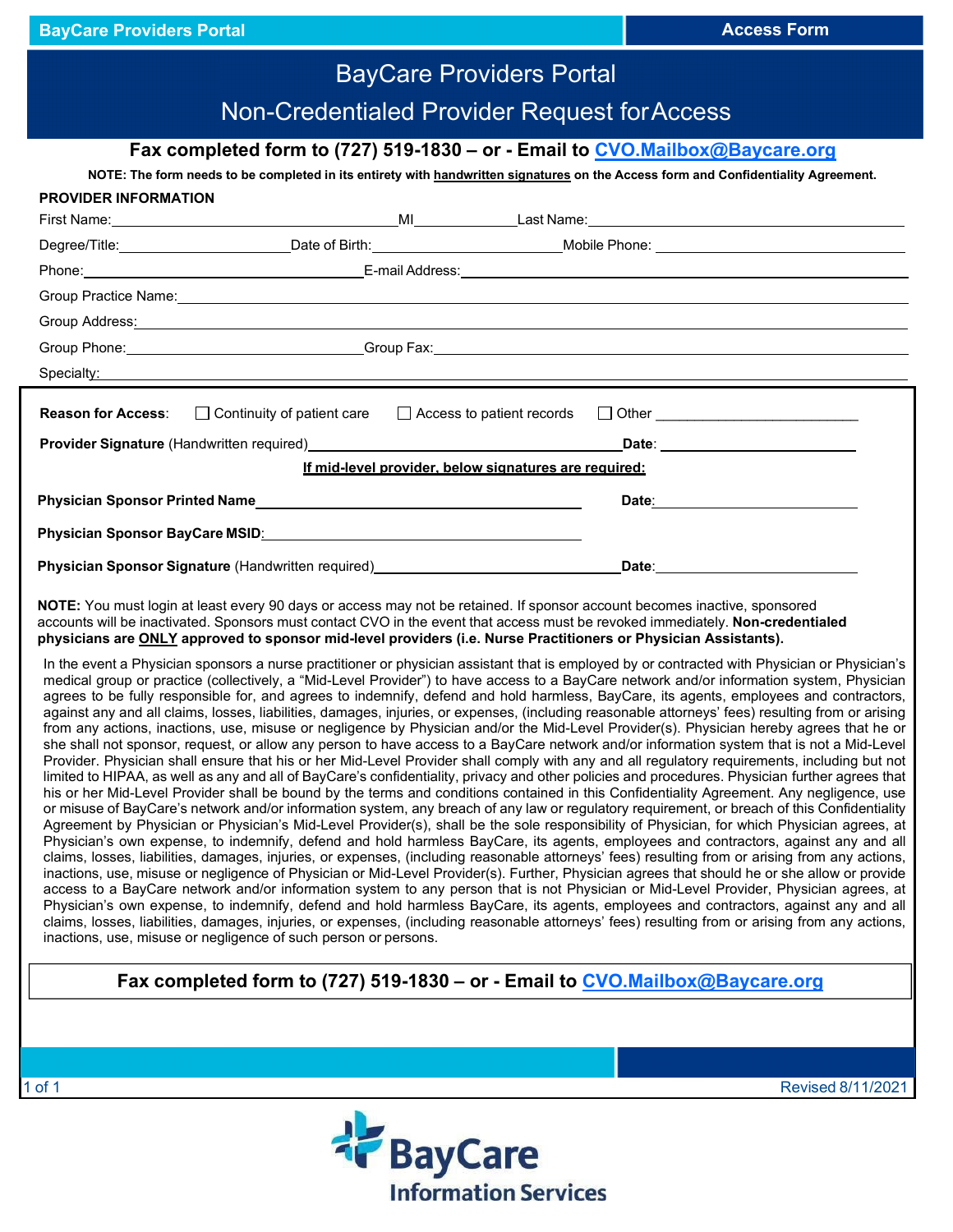## Confidentiality Agreement

As a team member, non-employed provider or their office staff, independent contractor, vendor, student, intern, or volunteer of BayCare Health System, Inc. (which includes its hospitals, facilities, affiliates, and/or subsidiary companies) (collectively, "BayCare"), I understand that I may be asked to handle or work with confidential information.

Information is confidential if it is: (i) a patient's private health or financial information; (ii) a team member, volunteer, student, contractor, or partner's disciplinary or employment-related information; (iii) BayCare's business records, business communications, or financial data; (iv) BayCare's operation improvement or quality assurance information; or (v) any such other information related to BayCare's operation(s) that is not publicly available.

I understand that confidential information must not be disclosed to any other individual or entity except as provided for by the policies and procedures of BayCare or as required by state or federal laws. I agree to maintain the confidentiality of this information in any form (i.e. written, verbal, or electronic).

I understand that patient files, patient financial information, and medical records are kept to enhance patient care and are the property of BayCare. The information contained within these documents belongs to the patient and BayCare. Patients, team members, and medical staff trust me to hold all information in confidence, including a patient's identity. I will keep this information confidential and will not disclose or remove this information without first seeking written approval from BayCare. I understand that the inappropriate release of patient information may also be a violation of federal or state laws.

I understand that if I am asked to handle or work with team members' disciplinary and employment-related information, this information is confidential and will likely be considered extremely sensitive by the team members. This information may include team member files, social security numbers, pay rates, disciplinary actions, medical information and performance evaluations. I will not disclose this information to any person or entity unless that person or entity has a legitimate need to know the information and the disclosure is strictly in connection with my job duties or responsibilities for BayCare.

I understand that BayCare's business records, business communications, financial data, and other non-publicly available information are also considered confidential. This information may include, but is not limited to, sentinel events, risk management issues, legal issues, billing information, financial reports, and strategic and marketing plans. I will not disclose this information to any person or entity unless that person or entity has a legitimate need to know the information and the disclosure is in connection with my job duties or responsibilities with BayCare.

The use of any BayCare Information Systems allows for access to highly sensitive and/or confidential information. I agree that any password given to me by BayCare is the equivalent of my signature and it is not to be given to another person. When I am required to change my password, I will do so promptly. I will access only the information that I have been authorized to use and will not release or discuss any information unless approved by BayCare. I will never attempt to obtain the password of another team member or medical staff member or use their terminal while they are signed on unless I have prior written approval of the BayCare Chief Information Officer or Chief Information Security Officer. If I suspect that the confidentiality of my password has been broken, I will contact Information Services immediately and change my password immediately.

I will not speak on behalf of BayCare with the news media unless I have been designated to do so by BayCare and an interview has been prearranged through the Marketing and Communications Department.

I understand that if I receive any subpoena that seeks production of BayCare's confidential information, I must contact either BayCare's Legal Services Department for instructions before releasing any information in response to the subpoena.